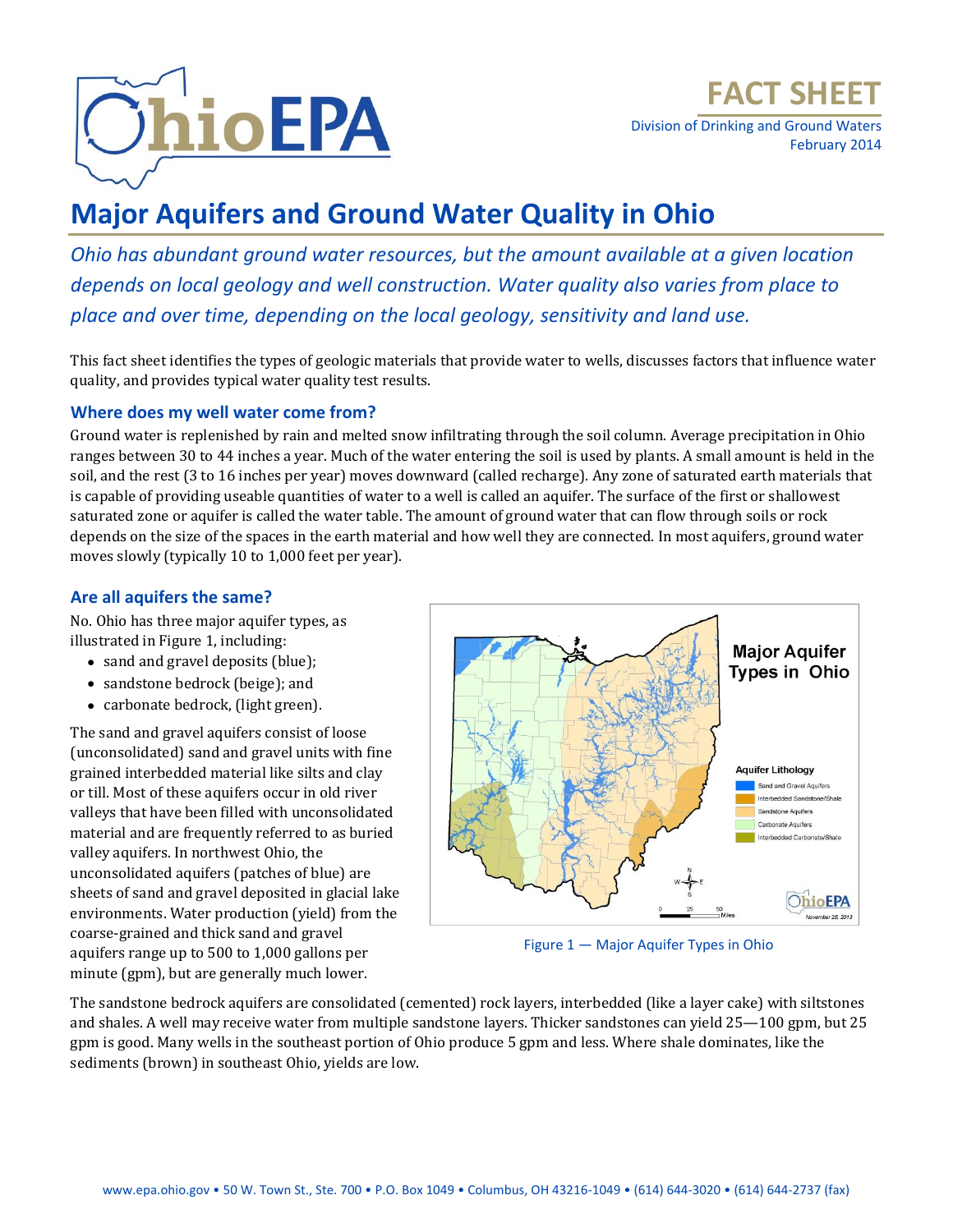The carbonate aquifers in western Ohio consist mainly of limestone and dolomite and may reach a thickness of 300 to 600 feet. These aquifers are capable of yielding more than 100 gpm. Most of the ground water flow in carbonate aquifers is along fractures or bedding planes. An increase in the percentage of shale within the carbonate bedrock in southwest Ohio results in lower yields. If shale dominates, as in the shale-rich carbonates in southwest Ohio (olive green color), yields are generally less than 5 gpm. Typical well yields for Ohio aquifers are available on the ODNR website at: *[www.dnr.state.oh.us/tabid/4218/Default.aspx](http://www.dnr.state.oh.us/tabid/4218/Default.aspx)*.

#### **How do I know which aquifer my water comes from?**

You may be able to tell from Figure 1, but the best way to identify your aquifer is to locate the log for your well. Drillers must file a Well Log and Drilling Report with the Ohio Department of Natural Resources (ODNR) for wells they drill. Well logs provide information, including the aquifer or geologic material providing water, the well depth, and well construction details. Your well log (or logs for adjacent wells if you cannot locate yours) can be found at: *[www.dnr.state.oh.us/water/maptechs/wellogs/appNEW/](http://www.dnr.state.oh.us/water/maptechs/wellogs/appNEW/)*.

### **Should I be concerned about the water quality in my well?**

Generally, the water quality in Ohio is good, but contaminants (naturally occurring, as well as associated with local land use) may affect your water quality. Contaminated drinking water causes problems that range from harmless (such as an unpleasant taste) to adverse health concerns. Individual well owners have primary responsibility for the safety of the water drawn from their wells. Routine testing of your well water may identify potential water quality issues, and helps you decide if treatment is necessary.

### **What can I expect to find in my well water?**

There is significant variability in local water quality depending on the composition of the aquifer, the sensitivity of the aquifer to contamination, and local land use. Water is called the universal solvent, and as it passes through soil and rocks to recharge the local aquifer, it dissolves materials and picks up mineral constituents. The composition of ground water is determined mainly by the character of the soil and rock materials it contacts and the length of time it takes to move through the ground to the aquifer. Local water quality can also be affected by surface land use that releases contamination, which can be transported to the aquifer by recharge. Table 1 provides typical ranges of some constituents in Ohio aquifers.

#### **How can I interpret my water quality results? How will I know if there is a problem?**

Testing your well water and analyzing the sample for constituents representative of natural sources and potential contamination around your well (such as analyzing for chloride to check for the impact of road salts) helps to answer these questions. If you want to evaluate the potential impact to your well from a new activity or land use, it is best to collect samples prior to the initiation of the activity. These early samples will provide background information on water quality before potential impact. Successive samples that show an increasing trend of a constituent, whether starting from background values or not, can document water quality impacts. Determining what caused the impact, however, is not always easy.



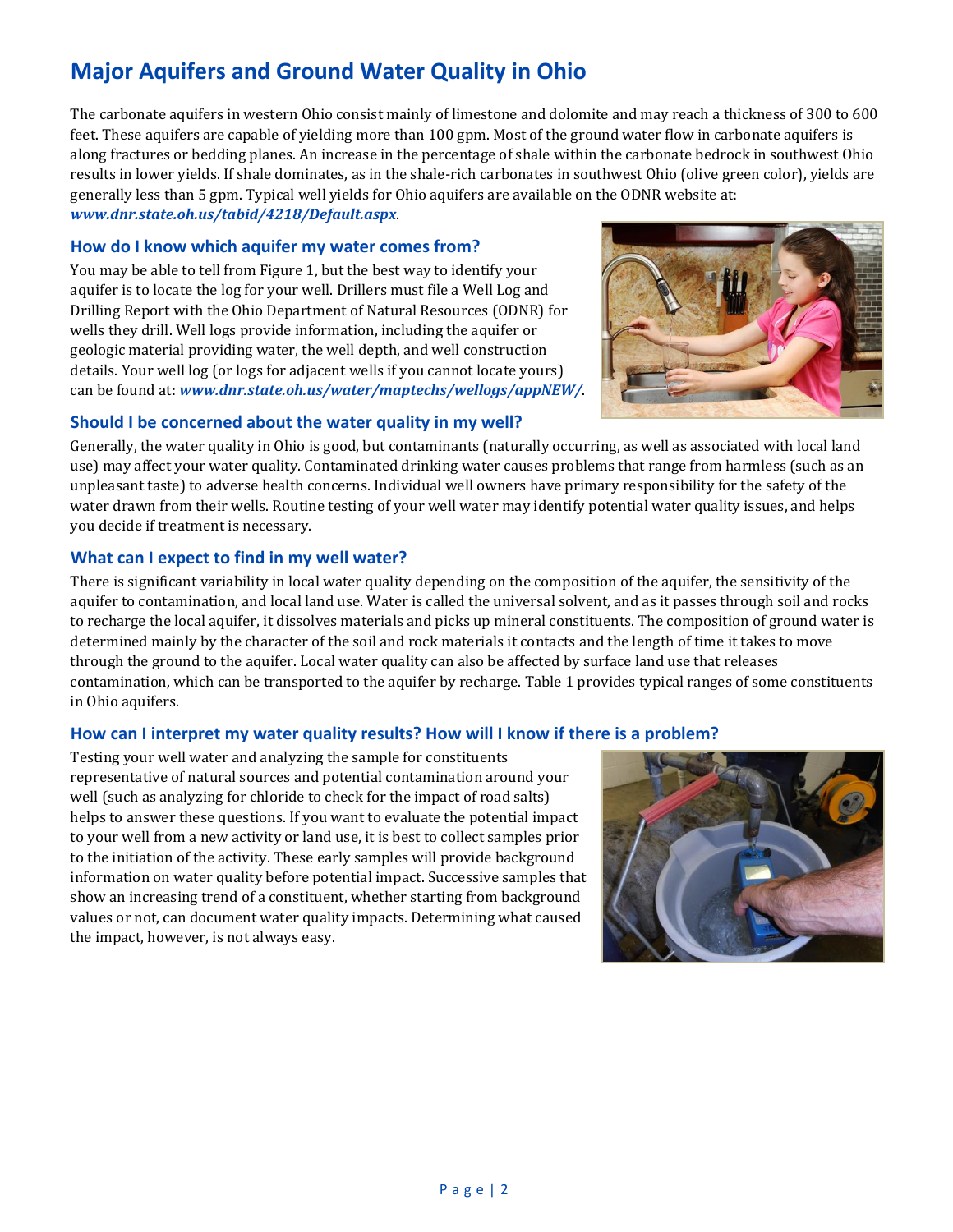Table 1 provides typical water quality ranges for each of Ohio's major aquifer types. The ranges in the table are based on sample results collected for Ohio EPA's Ambient Ground Water Quality Monitoring Program. If your test results are within the ranges listed for your aquifer type, your water quality is typical. Some of the constituents listed have primary and secondary maximum contaminant levels (MCL and SMCL, respectively). MCLs are regulatory health-based standards for water served to the public. SMCLs are advisory levels of selected constituents for aesthetic water quality issues such as taste and odor. The MCLs and SMCLs provide useful benchmarks for evaluating sample results, but owners of private water wells that exceed the MCLs are not required to install treatment. Individual private well owners need to decide if treatment will be installed.

| <b>Parameter</b>                    | Symbol/<br><b>Description</b> | $MCL$ #/<br>SMCL <sup>S#</sup> | <b>Sand and</b><br><b>Gravel</b><br>Range | <b>Sandstone</b><br>Range | <b>Carbonate</b><br>Range | Units <sup>*</sup> |
|-------------------------------------|-------------------------------|--------------------------------|-------------------------------------------|---------------------------|---------------------------|--------------------|
| Alkalinity                          | Total as $CaCO3$              |                                | 210-300                                   | 160-260                   | 280-340                   | ppm                |
| Ammonia                             | NH <sub>4</sub>               |                                | $0.05 - 0.3$                              | $0.07 - 0.5$              | $0.16 - 0.6$              | ppm                |
| Arsenic (total)                     | As                            | 10                             | $2 - 7$                                   | $2 - 2.5$                 | $2 - 4.5$                 | ppb                |
| <b>Barium</b>                       | Dissolved Ba                  | 2000                           | 70-180                                    | 50-160                    | 20-90                     | ppb                |
| <b>Bromide</b>                      | Br                            |                                | 45-100                                    | 35-140                    | 55-140                    | ppb                |
| Calcium                             | <b>Total Ca</b>               |                                | 75-105                                    | 40-70                     | 100-160                   | ppm                |
| Chloride                            | CI                            | 250 <sup>5</sup>               | 20-50                                     | 10-60                     | $10 - 30$                 | ppm                |
| Conductivity                        | At 25 $^{\circ}$ C            |                                | 600-800                                   | 450-650                   | 800-1,050                 | µmohs/cm           |
| Fluoride                            | $\mathsf F$                   | 4.0 / 2.0 $S$                  | $0.2 - 0.5$                               | $0.2 - 0.4$               | $1.1 - 1.7$               | ppm                |
| Iron                                | <b>Dissolved Fe</b>           | 300 <sup>5</sup>               | 200-2,000                                 | 130-1,000                 | 300-1,800                 | ppb                |
| Magnesium                           | <b>Total Mg</b>               |                                | $20 - 35$                                 | $10 - 20$                 | 40-60                     | ppm                |
| Manganese                           | Dissolved Mn                  | 50                             | 40-300                                    | 20-300                    | $10-30$                   | ppb                |
| Nitrite                             | as nitrogen                   | 10                             | $0.1 - 0.6$                               | $0.1 - 0.2$               | $0.1 - 0.13$              | ppm                |
| Phosphorus                          | <b>Total P</b>                |                                | $ND-0.1$                                  | $ND-0.1$                  | $ND-0.1$                  | ppm                |
| Potassium                           | Total K                       |                                | $2.0 - 2.6$                               | $2.0 - 2.2$               | $2.0 - 3.4$               | ppm                |
| pH                                  | $[H^+]$                       | $7 - 10.5$ <sup>S</sup>        | $7.2 - 7.4$                               | $7.1 - 7.35$              | $7.1 - 7.3$               | SU                 |
| Sodium                              | <b>Total Na</b>               |                                | 15-35                                     | 15-90                     | 15-45                     | ppm                |
| Strontium                           | Sr                            |                                | 200-1,500                                 | 150-500                   | 7000-23,000               | ppb                |
| Sulfate                             | SO <sub>4</sub>               | 250 <sup>5</sup>               | 50-90                                     | 25-60                     | 90-320                    | ppm                |
| <b>Total Dissolved Solids (TDS)</b> | <b>TDS</b>                    | 500 <sup>s</sup>               | 400-500                                   | 280-400                   | 500-830                   | Ppm                |

 $^{\text{S}}$  Indicates secondary MCL  $^{\text{#}}$  if blank, no MCL or SMCL determined

\* Units:  $ppm$  = parts per million and is equivalent to mg/L

 $ppb =$  parts per billion and is equivalent to  $\mu$ g/L

SU = Standard Units

µmohs/cm = micromhos per centimeter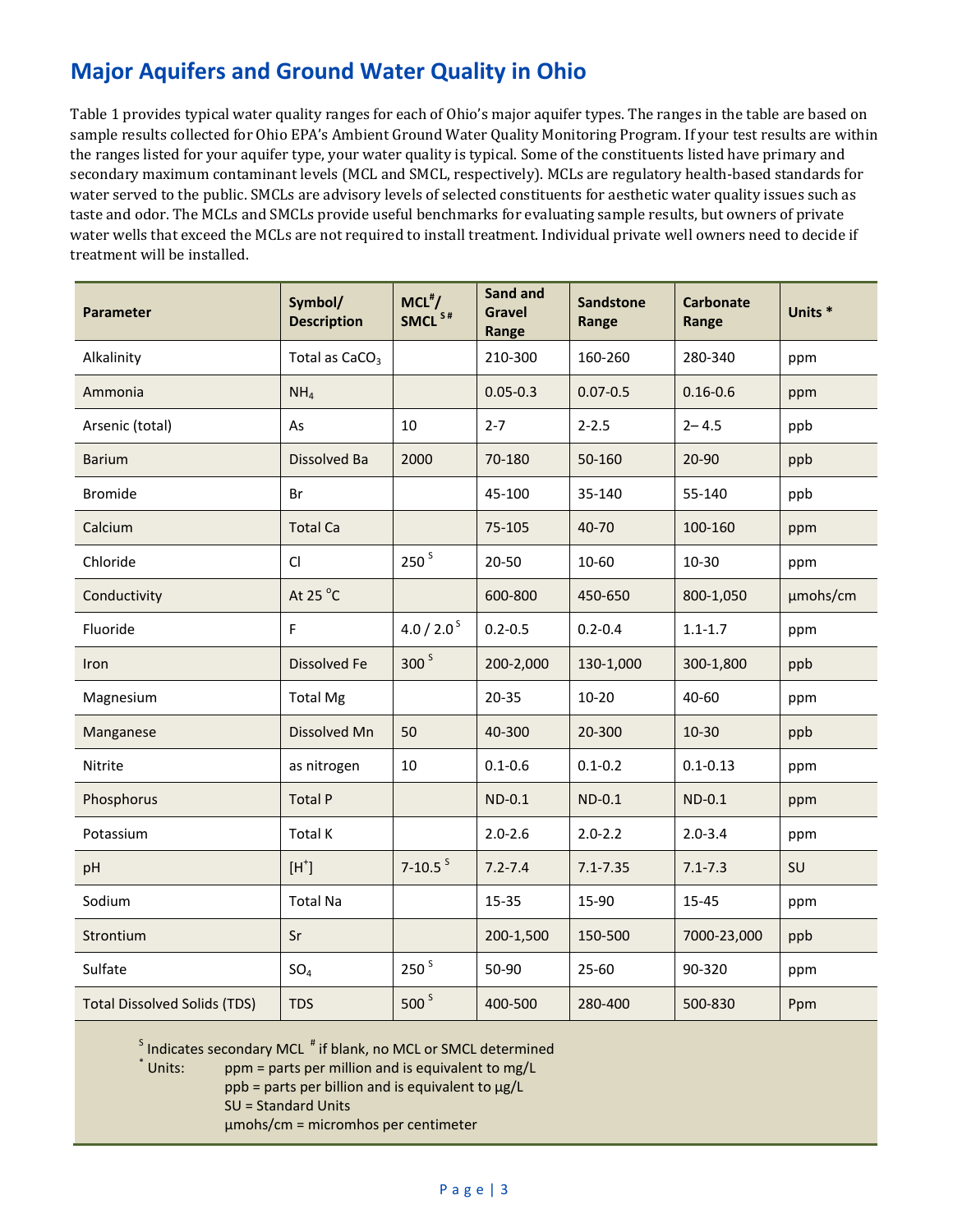### **Individual Parameters**

A short description of the constituents listed in Table 1 is provided below. Additional information on these constituents and others is available in the Know Your Well Water web page, which can be accessed from the Know Your Well Water Tab on the Ohio Watershed Network website at *[http://ohiowatersheds.osu.edu](http://ohiowatersheds.osu.edu/)*.

- **Alkalinity** measures the ability of water to neutralize acid or combine negative ions with positive hydrogen ions. Waters with high bicarbonate or carbonate ions have high alkalinity.
- **Ammonia (NH4)** is found distributed through fertile soil at low concentrations and is a component of human and animal waste and fertilizers. It may be present in reduced settings (dissolved oxygen is absent).
- **Arsenic (As)** is a toxic metal that may be present when dissolved oxygen is low, typically occurring in deeper wells where ground water is isolated from the atmosphere.
- **Barium (Ba)** may be elevated in brines, and barite (BaSO<sub>4</sub>) is a common component of heavy drilling mud. High barium may indicate well construction breaches.
- **Bromide (Br)** is a salt and behaves like chloride. The chloride: bromide ratio can be used to help identify the source of salt contamination (e.g. road salt, natural brines).
- **Calcium (Ca)** concentrations are highest in aquifers dominated by carbonate. Carbonate is composed of calcite  $(CaCO<sub>3</sub>)$  and dolomite  $(CaMg(CO<sub>3</sub>)<sub>2</sub>)$ , which are relatively soluble minerals.
- **Chloride (Cl)** is a salt and is highly concentrated in brines. The application of road salt (NaCl) to melt snow and ice can contribute to elevated chloride concentrations.
- **Conductivity** is generally measured in the field and has a strong correlation to total dissolved solids. Dissolved inorganic parameters or brines exhibit elevated conductivity and rainfall has low conductivity.
- **Fluoride (Fl)** is the naturally occurring form of gaseous fluorine and is commonly present in ground water. The carbonate aquifers exhibit the highest levels in Ohio's ground water.
- **Iron (Fe)** is elevated when iron oxides or other iron-rich minerals dissolve. This occurs when dissolved oxygen is low, typically occurring in deeper wells where ground water is isolated from the atmosphere.
- **Magnesium (Mg)** is generally associated with dissolution of dolomite (CaMg(CO<sub>3</sub>)<sub>2</sub>) aquifers (a common carbonate aquifer), but elevated magnesium is also present in brines.
- **Manganese (Mn)**, like iron, is generally present when ground water is low in dissolved oxygen (reduced).
- **Nitrate (NO3)** naturally-occurs at low concentrations in Ohio. If nitrate is greater than 2 ppm it suggest surface contamination from chemical fertilizers, manure, or sewage waste is reaching the ground water.
- **Phosphorus (P)** is generally present at low concentrations, but elevated values may indicate the influence of manure, chemical fertilizers, or septic waste.
- **Potassium (K)** is generally low in potable water aquifers but is elevated in brines.
- **pH** is a measure of the concentration of hydrogen ions. It is measured in the field and indicates the acidity of the water (pH =7 is neutral). Brines have pH that is less than that of most drinking water.
- **Sodium (Na)** is generally low in ground water but elevated concentrations may result from contamination from road salt application, salt storage, or septic waste. Sodium can be a useful tracer.
- **Strontium (Sr)** is elevated in portions of Ohio's carbonate aquifers due to the presence of strontianite (SrCO<sub>3</sub>) and celestite (SrSO4) in fractures.
- **Sulfate (SO4)** is common at low concentration. In Ohio, carbonate aquifers can exhibit elevated sulfate concentrations due to the presence of gypsum  $(CaSO<sub>4</sub> 2H<sub>2</sub>O)$ . Elevated sulfate can also be caused by dissolution of barite ( $BaSO<sub>4</sub>$ ) used in drilling muds.
- **Total dissolved solids (TDS)** is a measure of the total dissolved load in water. Drinking water has low TDS, generally less than 800 ppm. Brines exhibit very high TDS (> 100,000 ppm).